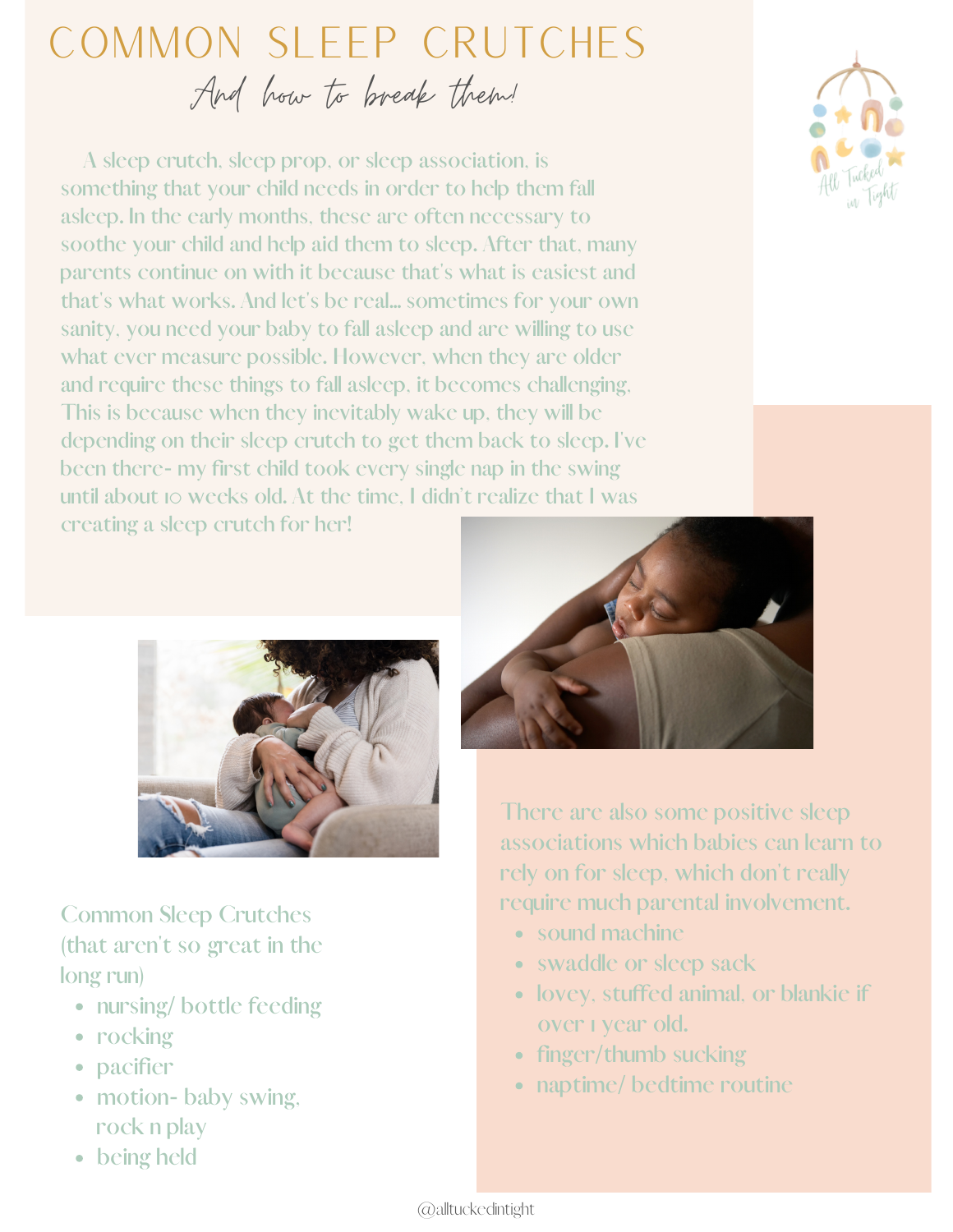**So how do you get rid of those sleep crutches? You stop offering it, which is easier said than done! You can cut any of these out cold turkey and some of them can be weaned.**

- **Rocking to sleep: You can do this as part of the naptime/ bedtime routine, but you want to make sure your child is drowsy but awake when you place them in their crib or bassinet. Your child will likely fuss when you set them in the crib because they like the motion. But give them a few minutes of crying to see if they will start to soothe. After that, you can go in and pat them on the back to see if that settles them. If needed, you can pick up your child for a minute of rocking, but then be sure to put them back into the crib while they are still awake.**
- **Feeding to sleep: Make sure your child is getting plenty to eat during the day. And give a good night time feeding during bed time routine. But make sure your baby is awake while feeding. Like with rocking to sleep- you want to make sure your child is awake but drowsy when you place them in their crib. They will likely protest at first. Give your baby a few minutes to see if they will work it out on their own. If not, you can go in and pat them on the back to see if that settles them. If needed, you can pick up your child for a minute of rocking, but then be sure to put them back into the crib while they are still awake.**
- **The pacifier: The paci is actually great in**  $\bullet$ **reducing the risk of SIDS and helping your little one to relax. Some babies wake up in the night without it and are fine. Some babies eventually learn how to replace the paci in their mouths themselves. What is not great, is when it comes out of your baby's mouth and they need it in order to fall back asleep. In that case, if you still want to use the paci, I recommend using it as part of a naptime/ bedtime routine to help relax your baby, but take it out of their mouth right before you lay them down. If you really want to keep the paci for sleep, practice with your baby during the day- put the paci in their hand and guide their hand to their mouth, so that they can learn to do it themselves during bedtime.**